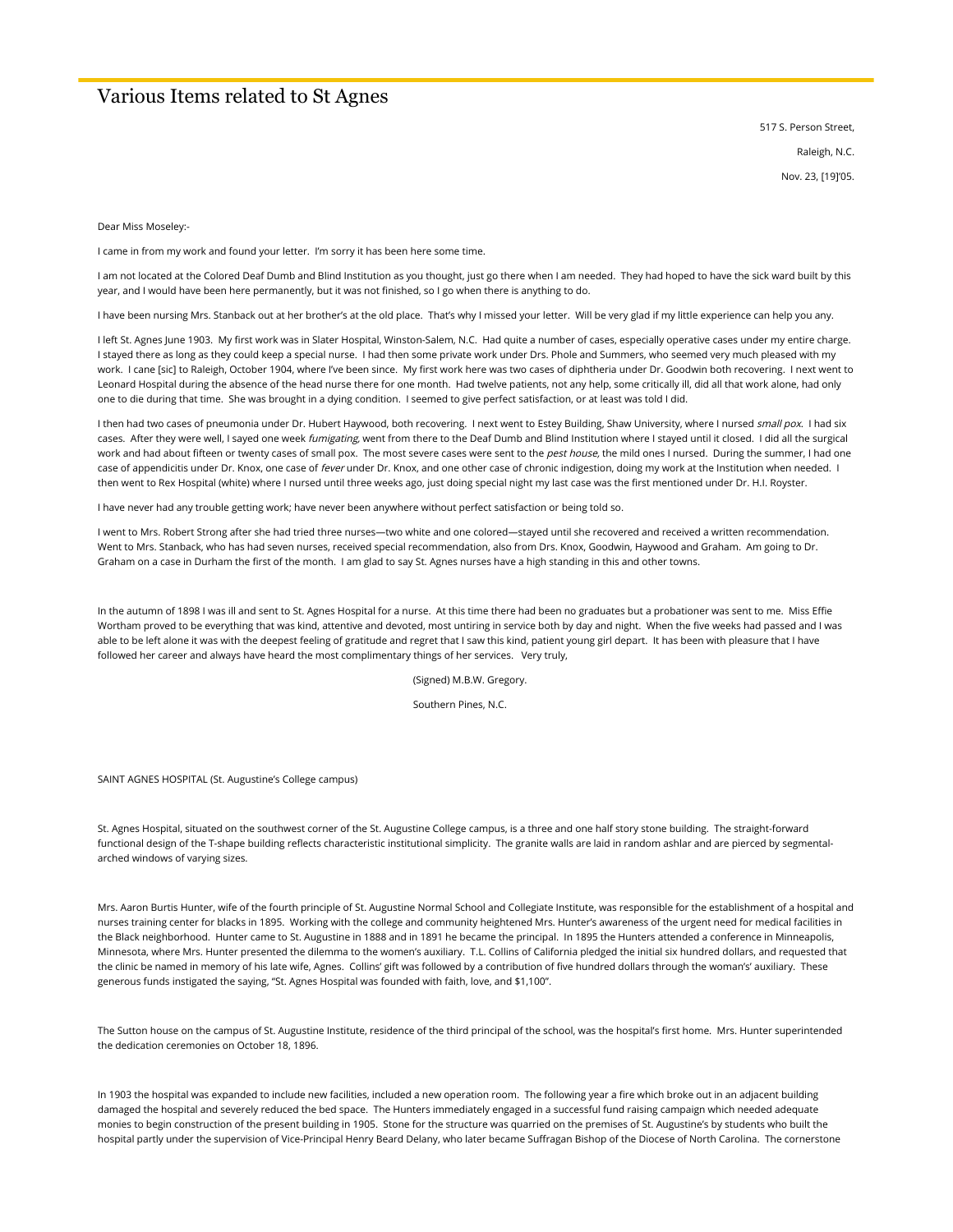was laid May 29, 1906 by Bishop Joseph Blount Cheshire, and the last stone was put in place by the Rev. Mr. Delany on August 6, 1908. Electric lightning was installed by students in 1906 supervised by Superintendent J.W. Holmes. The building was occupied June 26, 1909. Dr. Hubert A. Royster, surgeon-in-chief, performed the first operation in the new St. Agnes on June 28.

Despite financial setbacks and another fire in 1926, the educational and medical services of St. Agnes grew. In the 1920's St. Agnes was the "largest colored hospital in the Southern States between Atlanta and Washington." In 1928 the clinic was accredited to train interns as well as nurses.

In the fall of 1948, in cooperation with St. Agnes Hospital Training School, St. Augustine's College began offering a five-year course of study leading to the Bachelor of Science degree in Nursing. Because of the approaching termination of the total St. Agnes program due to the scheduled erection of the Wake Memorial Hospital, the 1957 class was the last one to graduate with the Bachelor of Science degree in Nursing. Those who completed this degree program were in great demand, and many went on to earn advanced degrees in Nursing. No other black church-related institution of higher learning in the Middle-Atlantic region offered such a program.

The college and hospital agreed to separate in the 1940s in order that the hospital be eligible to receive county and city financial aid. This, however, did not insure the continuation of the services of the clinic, and in 1961 the institution closed when Wake County Medical Center opened. The property was returned to the college, which uses the first floor of the building as office space.

This statement of significance is taken from An Architectural and Historical Inventory of Raleigh, North Carolina (1978), p.76; Cecil D. Halliburton's, History of St. Augustine's College¸ 1867-1937, pp. 31-32; and James H. Boykin's, St. Augustine's College, 1938-1958, pp. 47-48

Slater Hospital,

Winston-Salem, N.C.

Dec 6, 1905.

My dear Miss Moseley:-

Your letter some time ago found me well and very busy.

 I would have answered ere this, but thinking I would be able to have the photos taken that you desired I delayed writing you. The photographer has promised several times to come out but failed to come, so I'm compelled to write you without the pictures.

Miss Moseley, I did private nursing from November 6<sup>th</sup>, 1904, until June 12<sup>th</sup>, 1905, in Sanford, N.C., and Greensboro, N.C... On June 12<sup>th</sup> I went to Durham, N.C., and had charge of Lincoln Hospital for seven weeks. I left there August 4<sup>th</sup> for Greensboro. Went down to Siler City, N.C., August 7<sup>th</sup> and nursed a surgical case for two weeks, arriving in Greensboro August 21<sup>st</sup> and left there August 25<sup>th</sup> for Winston-Salem, N.C., to take the position of head nurse of Slater Hospital Training School, where I have been since that time.

I found three patients here and two junior nurses. I have admitted thirty-eight patients since August 28<sup>th</sup>. I have five patients now.

 The hospital is not in connection with Slater School now as it was from the first, but a separate institution [sic]. I have been the means of organizing four Ladies Hospital Clubs since coming here and the people are donating liberally to the support of the institution.

 The building is a two story wooden structure. On first floor is office; on right of entrance the Men's Ward with six beds; following patients' bath room private ward number two; next nurses' dining room; next kitchen; a nice wide porch on the back porch running across the front completes the first floor with a gracious hall.

 On second floor there are seven rooms which are used by nurses and help with the exception of two. One is the linen room; the other, private room number three. The laundry is in the basement under the back porch.

The site is beautiful, with a nice lawn surrounding the building.

Miss Mosely, we have the same regulation as any other nursing school with one exception: we have devotional exercise before breakfast.

I don't [sic] know whether the description of my work here will be of any service or not, but I trust it will. When I succeed in getting the photos made, I will send you one with

Wishing you much success in you undertaking, I remain

Yours truly,

(Signed) Nina E. Peoples.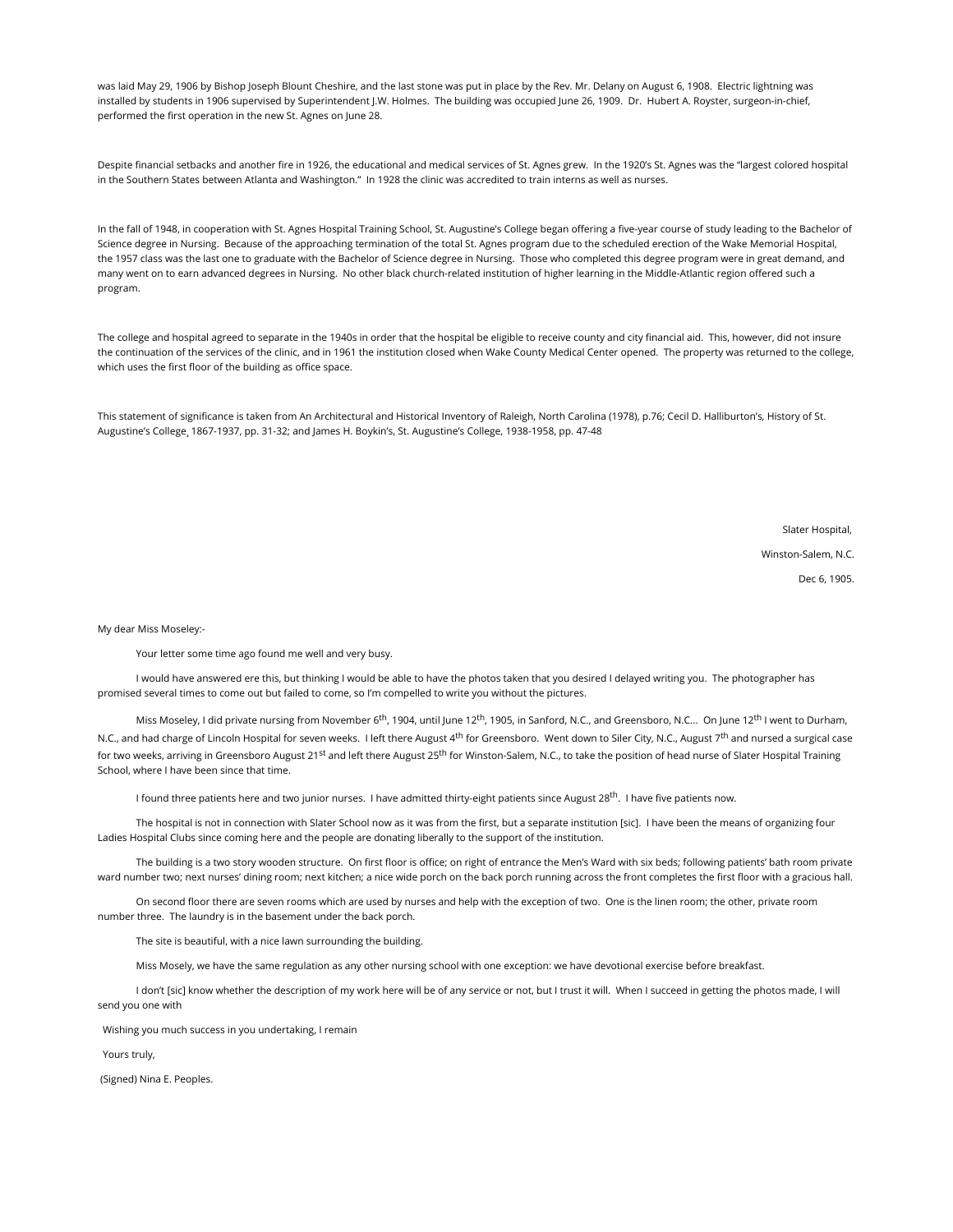## COLORED NURSES AT WORK

## ------------- The Commencement Exercises at St. Agnes Hospital Proved Full of Interest.

 The commencement exercises of the graduating class of nurses at St. Agnes Hospital were held Thursday evening in Taylor Hall at St. Augustine school. While the processional hymn, "On Our Way Rejoicing," was being sung, there entered in procession the nurses of the hospital; Dr. Catherine P. Hayden, the resident physician; Mrs. A.B. Hunter, the superintendent of the hospital; Dr. H.A. Royster, surgeon in chief, and Dr. W. de B. MacNider. Rev. H.B. Delany and Bishop Cheshire.

 The opening prayers were said by Rev. H. B. Delany, at the conclusion of which Dr. Hayden stated to the audience that the exercises were in the nature of demonstrations of the practical work which the nurses had to do every day in the wards of the hospital.

 Nurse Annie Davis then demonstrated on two of the students of St. Augustine School the various forms of bandages –handkerchief, roller and spike—which a nurse might be called upon at any moment to adjust. This she did in an admirable manner, and elected much applause from the audience.

With a young girl in bed as a patient, she then demonstrated the daily routine of ward work in the way of changing sheets, bedding, etc... With the patient lying in bed, and arranging all so that the patient might be comfortable. Her assistant in this case Nurse Lucy Taylor did the actual work showing remarkable deftness in her arrangement of the bed and coverings.

 Nurse Daisy Anerum followed with a demonstration of the preparations usually made for an accident case which had been notified by telephone; and Nurse Florence Wilson showed how sponges, splints and sterilized dressings were gotten ready for such cases.

The last demonstration was the preparation of diet for the sick by Nurse Nettie Davis. The cleverly appetizing beef broth on the platform, and showed how albumen water was prepared for a patient too ill to digest solid food.

The commencement address to the nurses was made by Dr. W. de B. MacNider. In an earnest and thoughtful speech, full of much practical wisdom, he emphasized the three duties which summed up the life work of a nurse; the duty to the patient; the duty to the physician; the duty to herself.

Bishop Cheshire then made a few remarks to the nurses. He could never forget what a colored nurse had done to help him at a most trying time of his life. The profession of nursing was comparatively new for the colored women. It was the duty of the colored nurse to elevate her profession. People were coming to recognize that colored women were peculiarly adapted to this sort of work. They should do all in their power to dignify their profession. Of all the work done on St. Augustine's' grounds none was more useful than this work of training colored nurses for serviceable lives.

The meeting was brought to a close with the benediction of the Bishop. During the demonstrations a few songs, by Mary L. Charter and E.O. Osborne, teachers of St. Augustine's school were loudly applauded.

## St. Augustine's School

TRAINING SCHOOL FOR NURSES

ST. AGNES HOSPITAL

Established 1896. In 1917, thirty nurses are under training, caring for eighty-five beds.

 Pattie H. Carter, a graduate in 1909, took some post-graduate work at the Episcopal Hospital in Philadelphia, and has been in charge of the Lincoln Hospital, Durham, N.C., for several years.

 Mary Fernandez Briscoe graduated in 1915. She remained in St. Agnes Hospital for some months after graduating, as night supervisor, then took a postgraduate course at Battle Creek Sanitarium. She returned to North Carolina and took the State Examination, and is the first colored trained nurse who has been registered in this State. She is now night supervisor and teacher of Massage and Hydrotherapy in the hospital and working under the United Offering of the Board of Missions. Her picture is at the left in the group.

Mary A. Culbreth, a graduate in 1916, has been doing private nursing in the city of Raleigh, but has her headquarters still at St. Agnes Hospital.

Nannie Lee Pritchard Johnson, a graduate of 1911, with two little patients in the Children's Ward.

Gertrude McWilliams, a graduate of the Class of 1915, after leaving St. Agnes Hospital, served some months in the Leonard Home for Colored Children at Atlanta, Ga. She then held a position in a small hospital in Oklahoma where great responsibility devolved upon her. She is now the dietitian at St. Agnes Hospital and in full charge of all meals for nurses and patients.

 Julia A. Latta, a graduate in 1900, did private nursing for a time and for several years had charge of the Lincoln Hospital at Durham, N.C. She is now doing private nursing in the city of Durham.